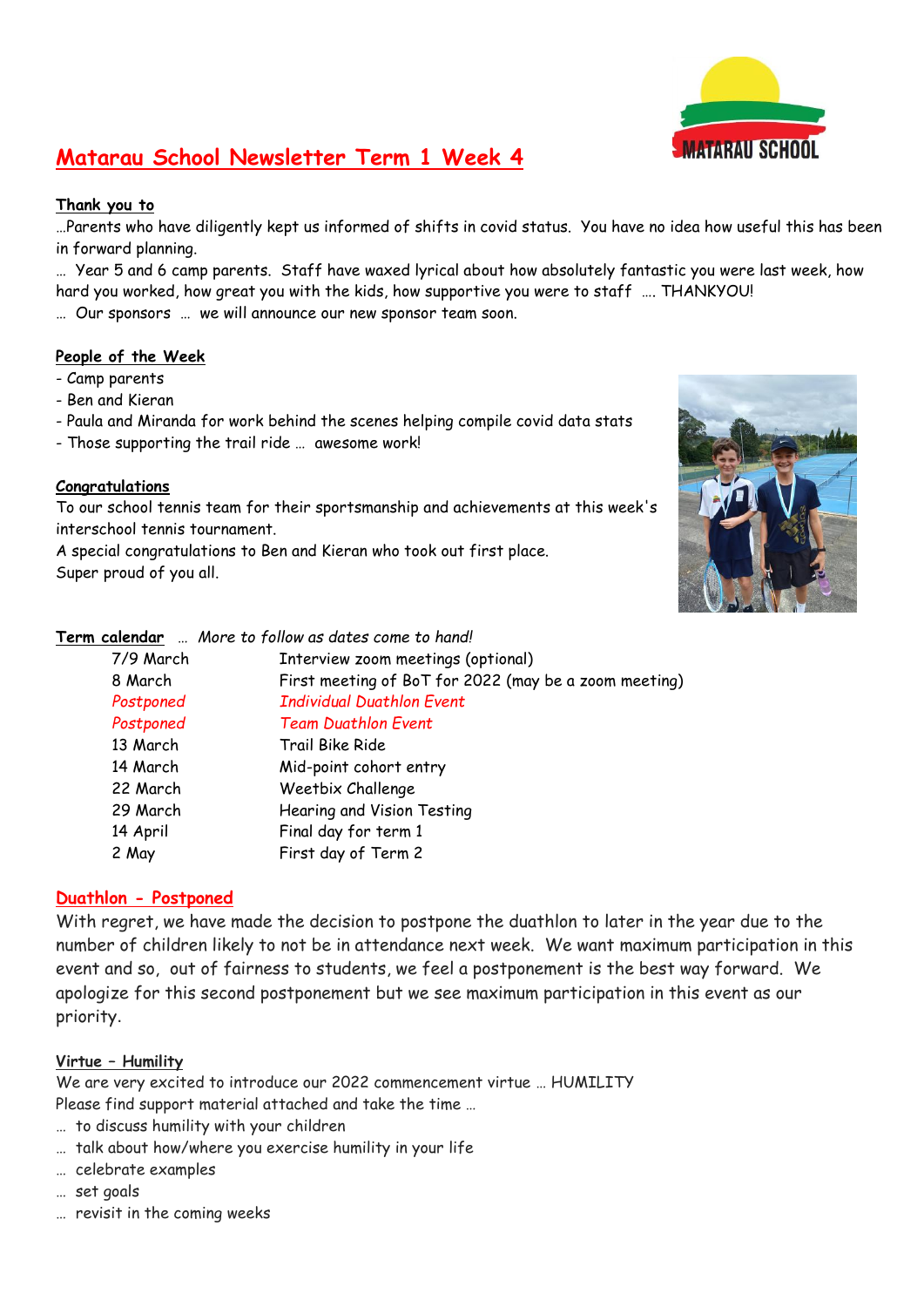Humility seems a tricky virtue to define, but it's worth the effort. Maybe explain to kids that being humble helps us to be kind to others because it reminds us that we are not perfect either.

### **Masks for visitors**

A reminder please that masks are to be worn by all visitors to the school. Visits are for drop off and pick up and otherwise by prior appointment please.

### **Disability car park**

Please keep the disability car park clear for those who need it.

### **Corona Virus … Omicron etc.**

- **1. Advise the school as soon as you can if you or your child have covid**
- **2. Please keep us in the loop**
- **3. Let us know if there is any way that we can help**

If you would like information on the covid vaccine for children please email Paula on [admin@matarau.school.nz](mailto:admin@matarau.school.nz) (we have a number of hard copies we can send home on request).

### **Term 1 Interviews**

Term 1 interviews exist as an opportunity to discuss how children have settled, agree on some common goals, and to allow for the exchange of information. This is a time to let your child's teacher know of any areas of concern, and to highlight areas you would like them to work on. As omicron could be entering peak any time soon we have, **reluctantly**, realized that we will need to manage term 1 interviews differently this year.

This week teachers worked with students on possible areas for focus in 2022. **These were recorded on an interview sheet, and were sent home this week,** so, if you have not done so, please …

- … add your thoughts,
- … make any changes you would like to make.
- … and return this form to school on Monday
- … if you did not receive your form please email your child's teacher

**GOOGLE MEETS ARE ENTIRELY OPTIONAL**. Meetings will be of 15 minutes duration, and your child's teacher will confirm your time, and will email your invite just prior to your interview. Please adhere strictly to times as interviews will be back to back.

### **Teachers e-mail addresses**

Some parents are asking for their teacher's classroom e-mail address. This is really easy to work out by using the teacher's first name initial followed by their surname and then add @matarau.school.nz (example Andrew Johnson ajohnson@matarau.school.nz or Jayde Jongkind jjongkind@matarau.school.nz)

### **Yummy stickers**

We are starting collecting Yummy stickers again. Please collect the Yummy cut-out labels from bags (each cutout label is worth 10 stickers) and individual Yummy apple stickers for our share of the \$200,000 free DG Sport sports gear prize pool. Yummy apples are available from New World, PAK'nSAVE and participating Four Square stores (and some Countdowns). The more you collect, the more sports gear we get. Please see Mrs Easterbrook in room 2 for more sticker/label sheets. All started or completed sheets can be returned to Mrs. Easterbrook.

### **Year 7/8 Immunisations - HPV & Boostrix**

The public health nurses who run the school-based vaccinations for HPV and Boostrix, have been seconded to help with the Covid-19 response which could delay and potentially suspend the normal role out in of these vaccinations in school. They have encouraged parents/caregivers to take their children to get vaccinated by their GP when possible.

### **Headlice**

In order to contain and minimise the spread of headlice in the absence of term checks, parents will be advised where there is infestation in their child's task with a request that they check and treat where necessary within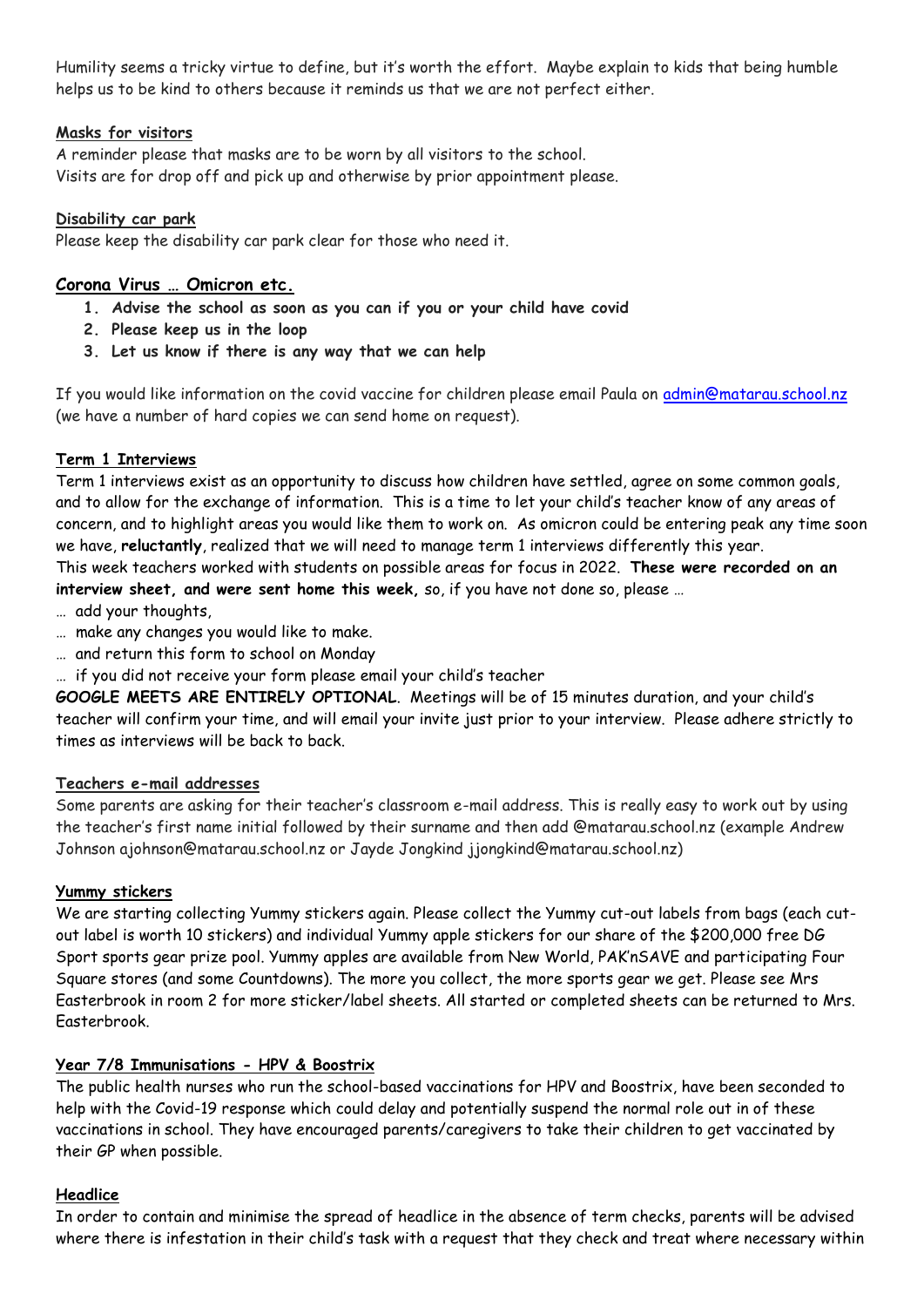48 hours. If we all work on concert then we have a greater chance of staying on top of this and children are less likely to be re-infected (and we can minimise exposure to chemical treatments). Please let us know if we can help.

### **Homework**

Home Learning is **encouraged but optional** at Matarau School. For most children this will mean 4 nights home learning a week (around 20 minutes each night), with most of this time spent on word learning, maths basic facts and reading, with one activity related to their class programme. Parents should feel free to advise their child's teacher if the load needs to be lightened for any reason, or if they wish their child excused from home learning altogether. This saves tension and time wasted chasing home learning. **If you do NOT want your child to receive home learning, please advise their teacher NEXT week**. If you are on board, please set a regular time and place, and advise us if we can help with any "speed wobbles" along the way. Let's start as we mean to continue, by getting routines well established.

*(Although the research is a little inconclusive, we believe that regular home learning routines lead to better performance, a better preparation for secondary school, and better longer term outcomes for a good number of children).*

### **Omicron Management moving forward**

In response to questions this week, we have decided to further explain our plans for the omicron escalation phase. We know that many of you are very keen to be regularly updated. Our guess (only a guess) is that we may need to kick some of this into gear within the next week or so.

A relatively small number of our students are close contacts, and are currently in isolation. To this point, we have been very lucky.

We have four primary tools as we move forward, which will enable us to manage an escalation in cases (not necessarily implemented in this order).

1. At some point we will call on those who have indicated home learning **as a preference** to keep their children at home until case numbers drop (these parents will have received an email today)

2. We will call on those who have indicated they could **if necessary** keep their children at home until case numbers drop (these parents will receive an email shortly)

3. If covid **appears about to impact a specific class (or part of the school) disproportionately** we will give the parents of other children in this class (or part of the school) timely notice of the option the keep their children at home. This will be your call.

4. If staff numbers are adversely impacted we may need to **combine classes and create new class bubbles or have alternate days at school**

5. Coming out the other end we may ask parents to keep their children at home beyond the 10 days if there are staffing issues, **and if this works for these parents**.

Parents can help by being prepared for these measures which **seem inevitable at some stage very soon**. A sincere thank you, again, to those wonderful parents who have promptly advised us of a pending isolation period in their home. **Please continue to advise promptly if anyone is isolating at home.**

And remember please that under no circumstances should a symptomatic child be sent to school.

### **Final Word**

Did you know that you have amazing kids, they never cease to impress us. Thank you for the opportunity to walk this part of their journey with them. Our thoughts are with those managing isolation. We are with you!

Nga mihi

Kevin Trewhella PRINCIPAL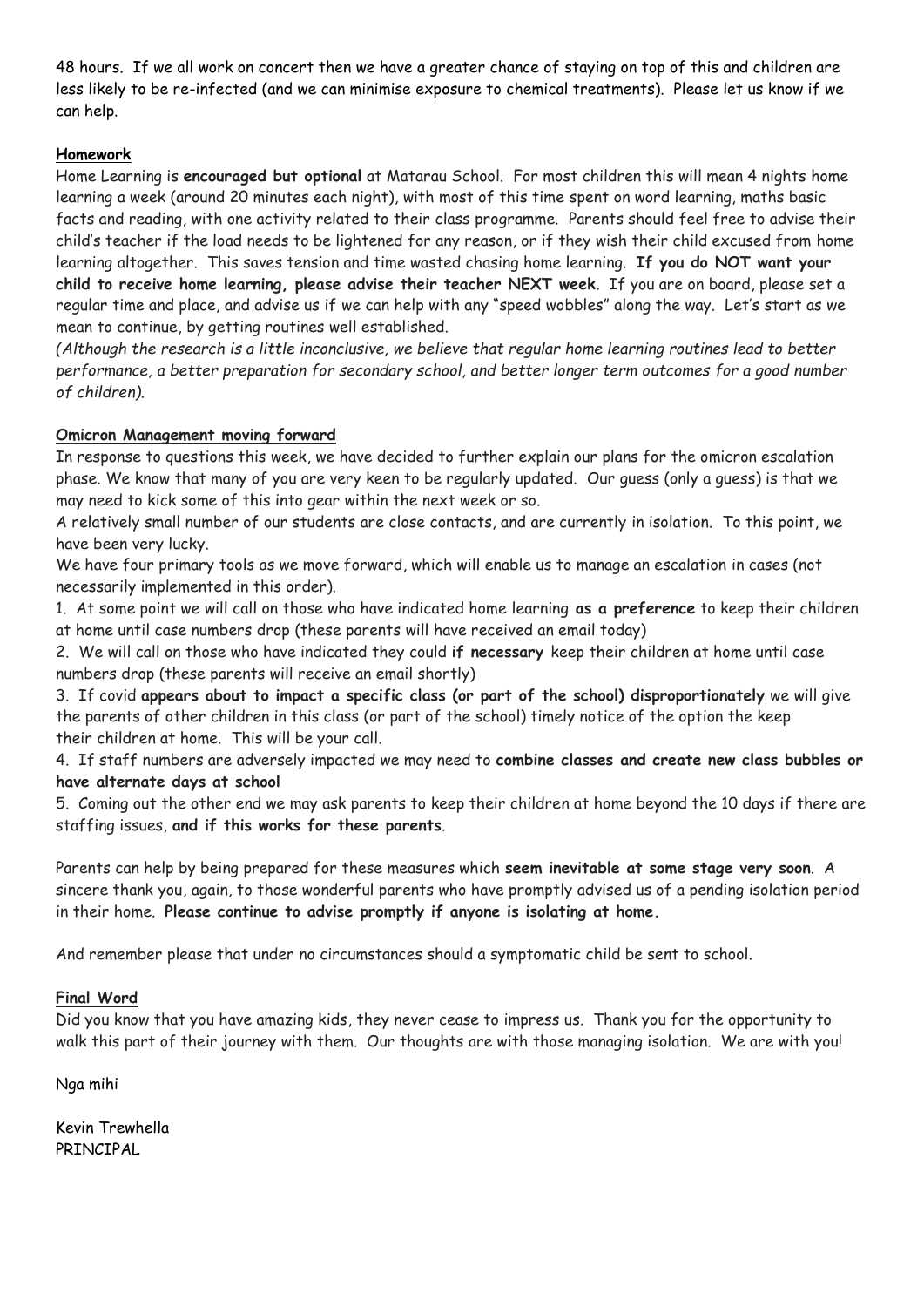## COVID-19: What do I need to do if . . .?

This flowchart is designed to help you understand what is required. If you have questions, please contact the School Office - admin@matarau.school.nz 094335823

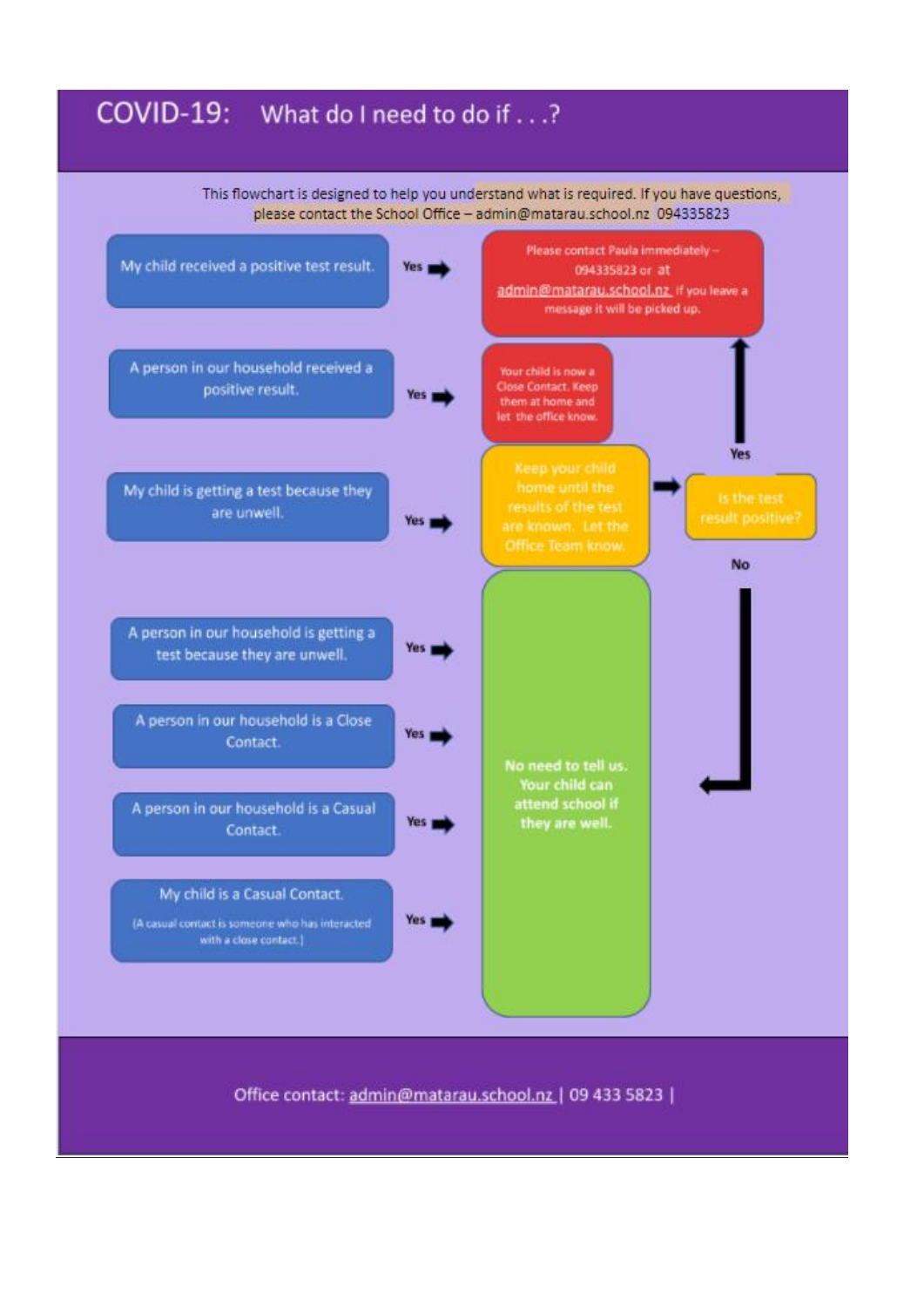

## **13th March 2022**

## For more information see website www.mataraufundraising.co.nz,

Facebook page / event [Matarau School Trail Ride] or Silver Bullet Pre registration / purchase of tickets available online with early bird discount. Event limited to 600 riders (6 x 100 zones).

8:00am registration opens, 9:00am ride opens, 2:30pm last riders out. Coffee caravan, bbg breakfast, lunch and cold drinks for sale

## all day - cash only.

Pricing on the day - CASH ONLY (Early Bird discount available online only) Main track \$35, Intermediate track \$25, Kids track \$5 donation into Rescue Helicopter bucket Side x Sides welcome - see online for pricing structure.

## Thank you to our amazing sponsors

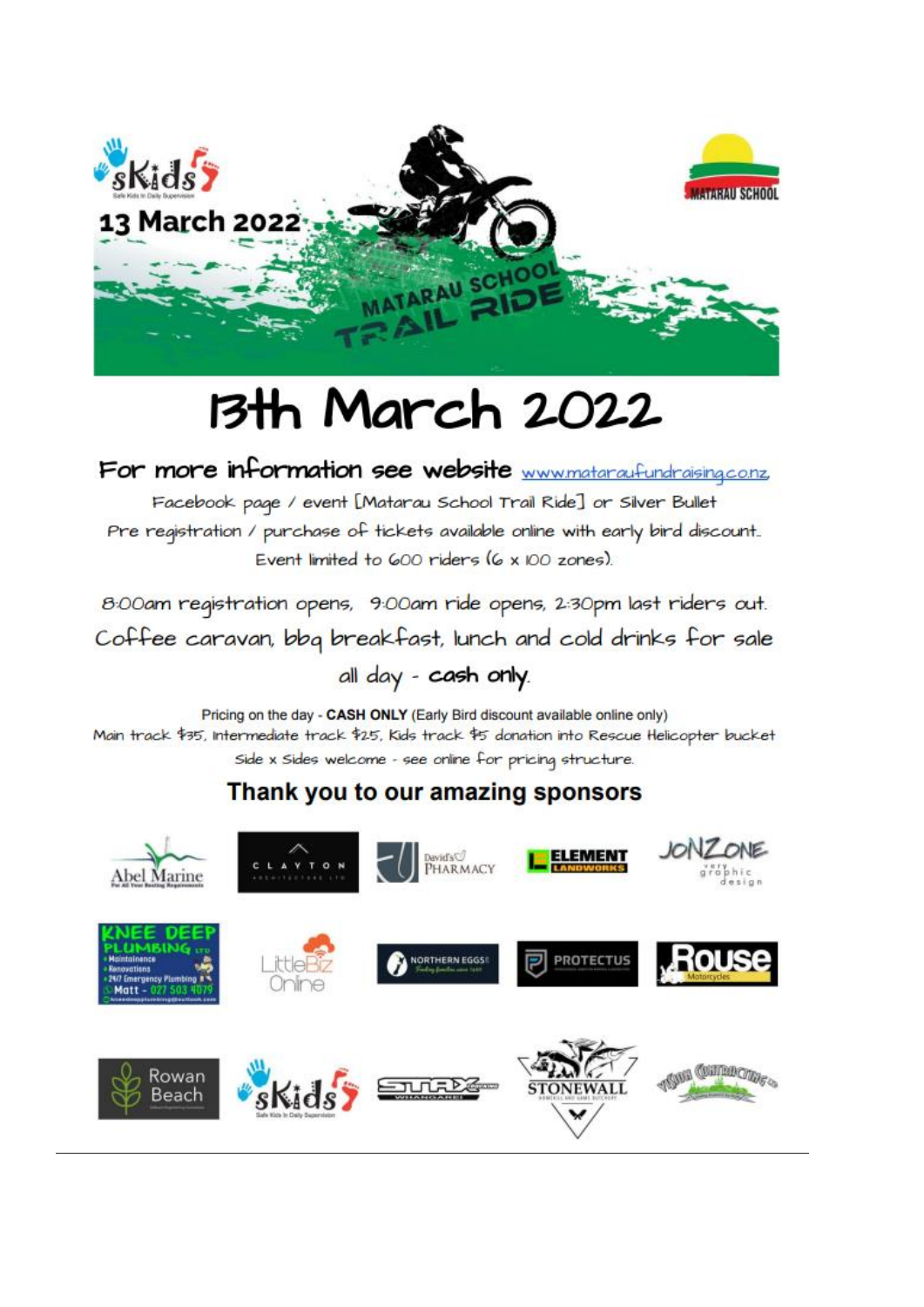# $2r$

### What is Humility?

When you are humble you don't act as if you are more important than other people. You are happy to serve others and think other people's needs are important. You don't expect others or yourself to be perfect. You don't criticize others or yourself. You admit mistakes and learn from them. Sometimes mistakes are our best teachers.

### **Why Practice It?**

Without humility, people act as if what they have to say and do is much more important than what anyone else is saying or doing. With humility, instead of comparing ourselves to others, we are grateful for what we can do. Humility helps you to keep learning. It helps you to treat others as equals, different yet equal. Humility can keep you free from prejudice.



### **How Do You Practice It?**

To practice humility, don't worry about impressing other people. Just be yourself and do your best. Instead of worrying over failures or mistakes, be eager to learn from them. Ask for help when you need it. When you are wrong, admit it, and then change your behavior. Strive to be a little better today than you were yesterday. When you do something wonderful, humility reminds you to be thankful instead of boastful.

### **What would Humility look like** H.,

- · You notice that you can run much faster than your friend?
- You notice that your friend usually gets better marks than you?
- You make a big mistake and hurt someone's feelings?
- Your brother does a chore and you think he could have done a better job?
- You have a habit you feel ashamed of?
- ù You have a problem that you cannot solve?

### **Signs of Success**

Congratulations! You are practicing Humility when you...

- Consider the needs of others as important  $\alpha$ as your own.
- Apologize and make amends when you hurt others.
- · Learn from your mistakes and keep changing for the better.
- · Ask for help when you need it.
- Are doing your best just to do it, not to impress anyone.
- Are grateful instead of boastful.

#### **Affirmation**

I am humble. I learn from my mistakes. I do not judge others or myself. I value my ability to keep growing and learning.

The Virtues Project